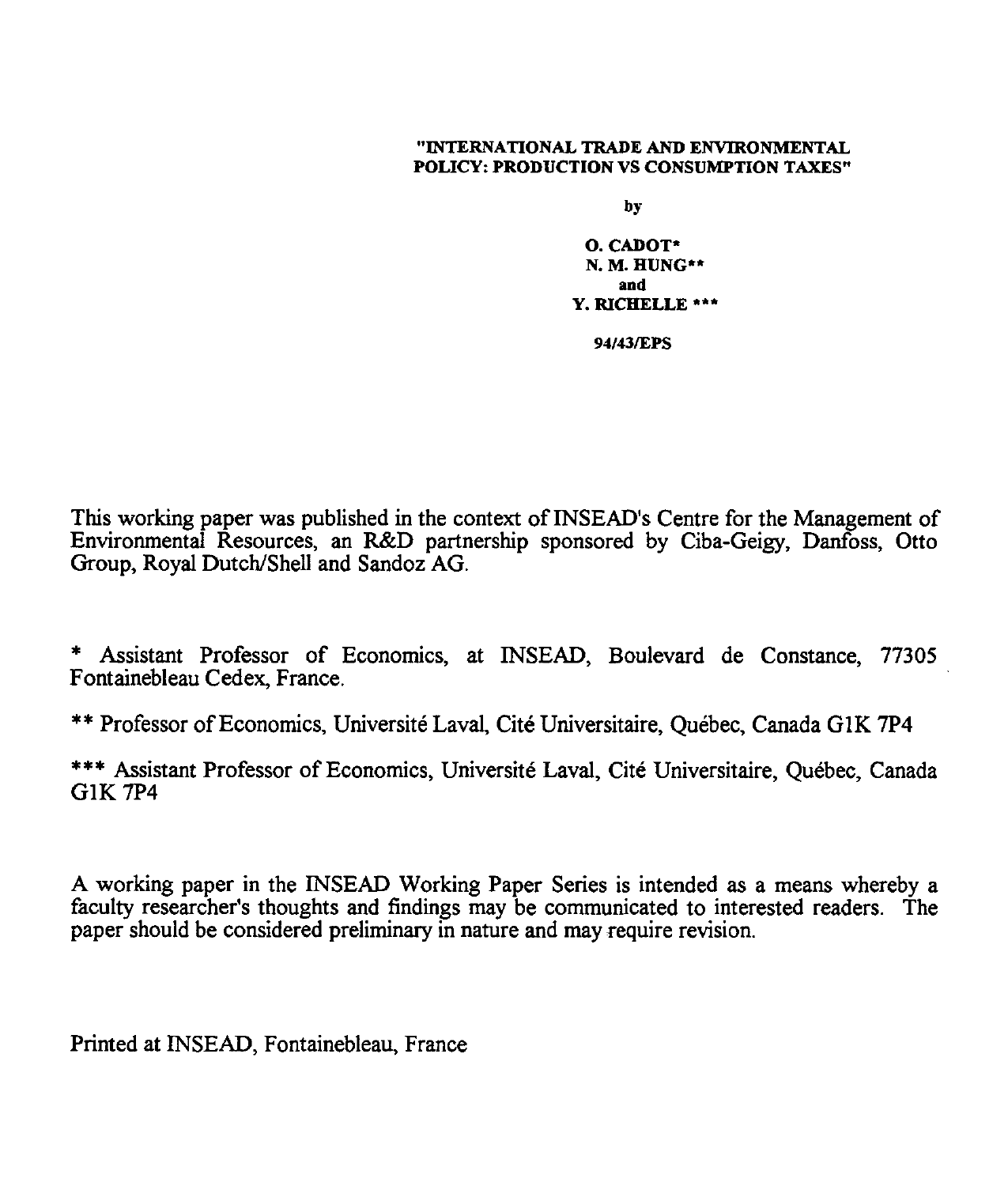# International trade and environmental policy: production vs consumption taxes

Olivier Cadot, Nguyen Manh Hung and Yves Richelle 1

August 1994

<sup>1</sup> Cadot is at INSEAD, bd de Constance, 77305 Fontainebleau, France, and Hung and Richelle are at the Department of Economics, Universite Laval, Cite Universitaire, Quebec, Canada G1K 7P4. Hung acknowledges financial support from the Social Science and Humanities Research Council of Canada, and Cadot acknowledges financial support from INSEAD's Center for the Management of Environmental Resources and the generous hospitality of the GREEN.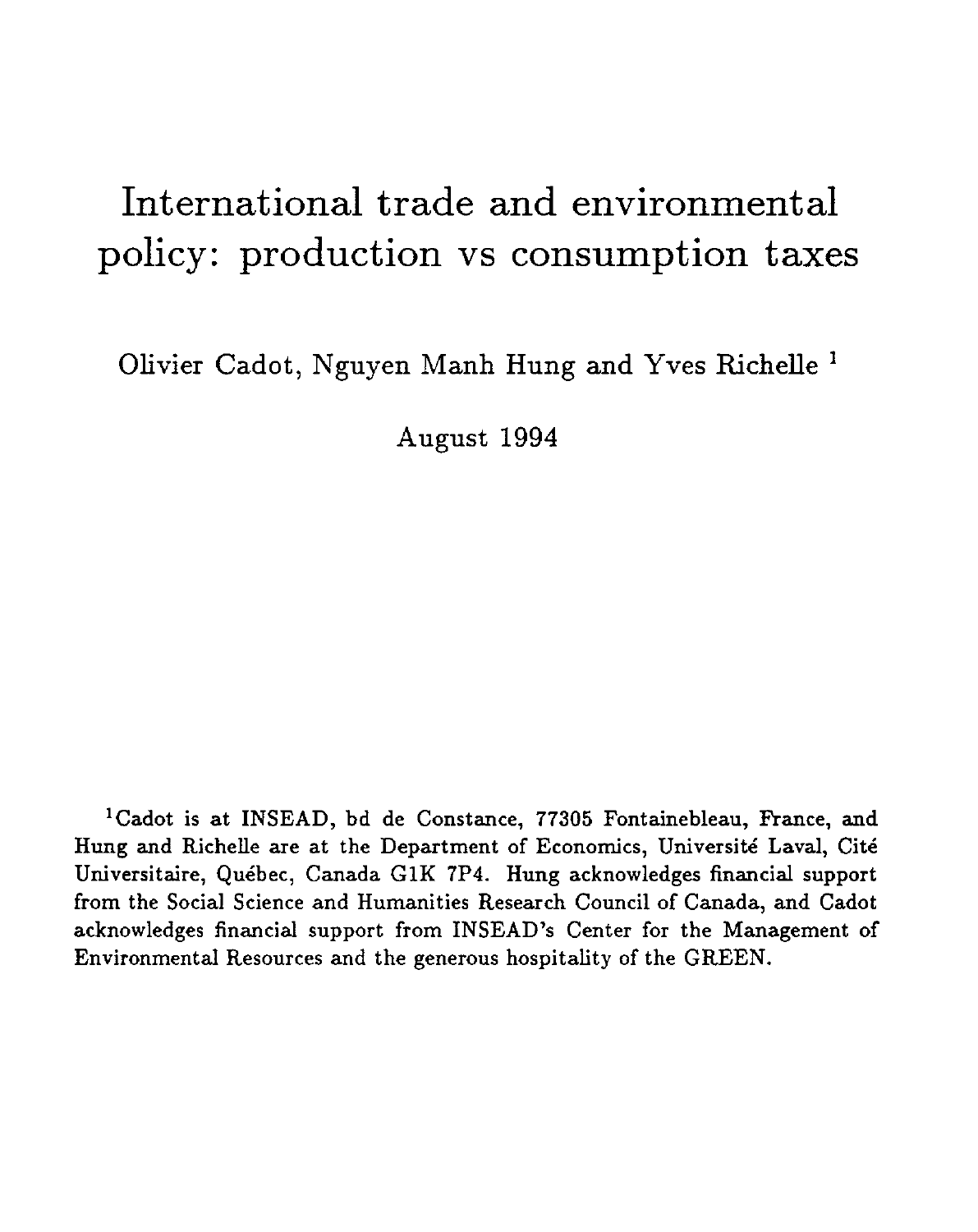#### Abstract

The paper considers the choice of production versus consumption taxes as corrective instruments for environmental externalities in a two-country international duopoly context. It is shown that the use of either instrument or Of any combination of the two is a Nash equilibrium of a taxation game between the two countries. However the equilibrium where both countries use exclusively a production tax Pareto-dominates all other ones in a symmetric game.

JEL Classification number: 024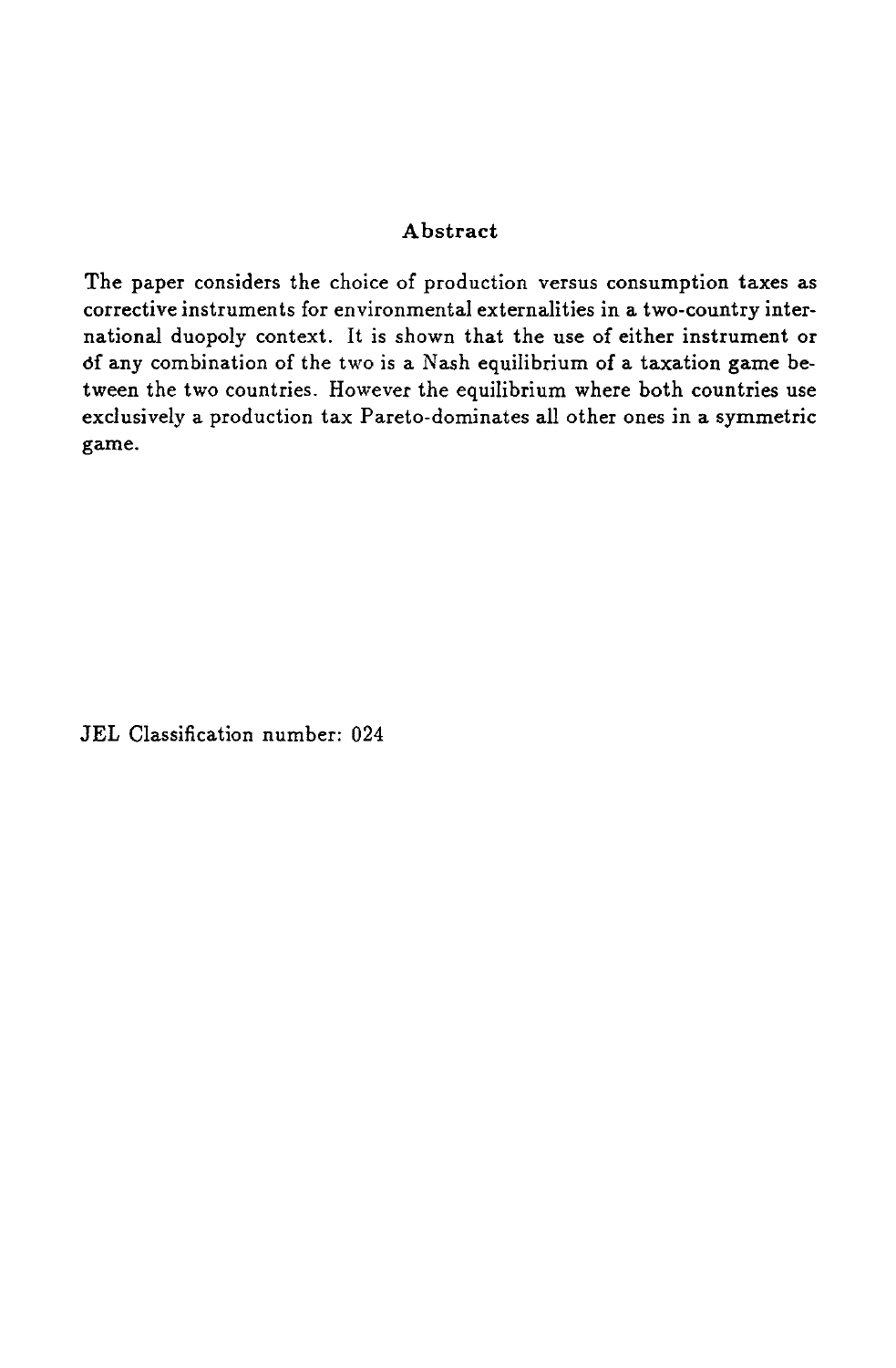# 1 Introduction

With few exceptions, the literature on corrective taxation for environmental externalities in the open economy has up to now focused primarily on the perfectly competitive case [in the closed economy, by contrast, issues relating to imperfect competition have been largely explored; see Cropper and Oates (1992) for a survey]. While some results are now firmly established, there is a gap between this literature and the theory of international trade, which has been mainly concerned in the last decades with imperfect competition. We consider here a problem of choice of taxation instruments (production or consumption tax) aimed at regulating a production externality in an international Cournot duopoly context à la Brander and Krugman (1980). The conventional wisdom, dating back to Mirrlees, is that the most direct corrective policy is in general the best, implying that if the externality comes from production, a production tax should dominate a consumption tax. However it has been shown in a recent paper [see Hung (1994)] that in an international Cournot duopoly, the Nash equilibrium of a production-tax game between the two governments is suboptimal, in the sense that the production tax is set too low for the global welfare optimum. The reason is that a production tax raises the marginal cost of the home firm, inducing a deterioration of the country's trade balance. The equilibrium level of the tax trades off the benefit of a reduction in the externality against this adverse trade-balance effect, leading to a level that is too low from the point of view of global welfare. By contrast, a consumption tax *improves* the country's trade balance, so that the trade off disappears, and so should  $-$  presumably  $-$  the incentive to set the tax too low. Because the strategic interaction between the two governments is different in a production-tax game and in a consumption-tax game, it is thus not clear which instrument dominates in the sense of national and global welfare. This paper sets up a simple Cournot duopoly model with two firms and two governments to answer two distinct questions: first, what *is* the set of Nash equilibria of a game of instrument choice? Second, and provided that the set is nonempty, can the equilibria be Pareto-ranked?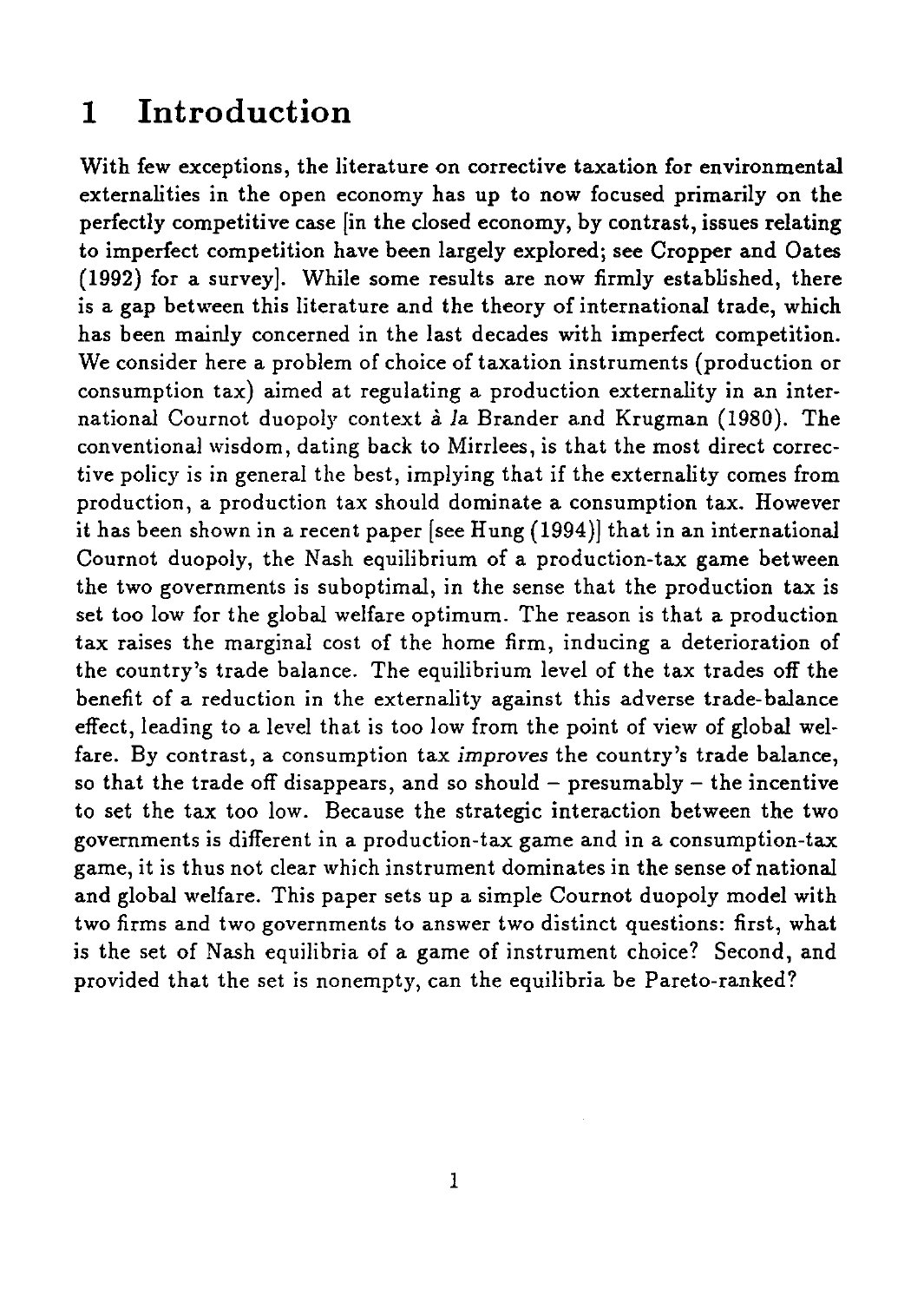### **2 The model**

Consider the market for a homogenous good produced in an international Cournot duopoly {one home firm and one foreign firm). Let the home sales of the home (respectively foreign) firm be x (respectively  $x^*$ ) and let its exports be *z* (respectively *z\*),* where we use asterisks to denote foreign variables. Home consumption is  $q = x + z^*$ , home production is  $y = x + z$ , and inverse demand on the home market is given by a monotone decreasing function  $p(q)$ . Production generates a welfare-reducing externality  $E(y)$ ,  $E' > 0$ , which does not cross national boundaries. Clearly, the presence of such an externality introduces a discrepancy between private production decisions which are based on profit maximization and the social optimum, calling for corrective taxation. In order to keep matters simple, we will assume that, for both firms, the marginal cost of production is zero while the fixed cost is  $F > 0$ . Thus the only variable cost incurred by firms is a specific tax, denoted by  $t(t^*)$  if it is based on production and by  $\tau(\tau^*)$  if it is based on consumption. Under a production tax, the home firm's profits net of fixed costs are given by market is given by a monotone decreasing function<br>erates a welfare-reducing externality  $E(y)$ ,  $E' > 0$ ,<br>national boundaries. Clearly, the presence of such an<br>a discrepancy between private production decisions<br>of t maximiz res a discrepancy between private production decisions<br>profit maximization and the social optimum, calling for<br>In order to keep matters simple, we will assume that,<br>marginal cost of production is zero while the fixed cost

$$
\pi(x,z,t)=(p-t)x+(p^*-t)z \qquad \qquad (1)
$$

and under a consumption tax,

$$
\pi(x, z, \tau, \tau^*) = (p - \tau)x + (p^* - \tau^*)z \qquad (2)
$$

Suppose now that both governments use independent convex combinations of a production and a consumption tax, in which the weight on the production tax is denoted by  $\mu \in [0, 1]$  ( $\mu^*$  for the foreign country). The home firm's total profits are now

$$
\pi(x, z, t) = (p - t)x + (p^* - t)z
$$
\n1  
\nl under a consumption tax,  
\n
$$
\pi(x, z, \tau, \tau^*) = (p - \tau)x + (p^* - \tau^*)z
$$
\n(2)  
\nppose now that both governments use independent convex combinations of  
\nroduction and a consumption tax, in which the weight on the production  
\n: is denoted by  $\mu \in [0, 1]$  ( $\mu^*$  for the foreign country). The home firm's  
\nal profits are now  
\n
$$
\pi(x, z, t, \tau, \mu, \tau^*, \mu^*) = \mu[(p - t)x + (p^* - t - (1 - \mu^*)\tau^*]z]
$$
\n
$$
+ (1 - \mu)[(p - \tau)x + (p^* - (1 - \mu^*)\tau^*]z] - F
$$
\n
$$
= px + p^*z - [\mu t + (1 - \mu)\tau]x
$$
\n
$$
- \mu tz - (1 - \mu^*)\tau^*z - F
$$
\n(3)  
\n
$$
\sigma
$$
ing income effects, consumer surplus is given by  $S = \int_0^q p(\xi) d\xi - pq$ , and  
\nrevenue is given by  $\mu t y + (1 - \mu)\tau q$ . So welfare in the home country can  
\nwritten as

Ignoring income effects, consumer surplus is given by  $S = \int_0^q p(\xi) d\xi - pq$ , and tax revenue is given by  $\mu ty + (1 - \mu)\tau q$ . So welfare in the home country can be written as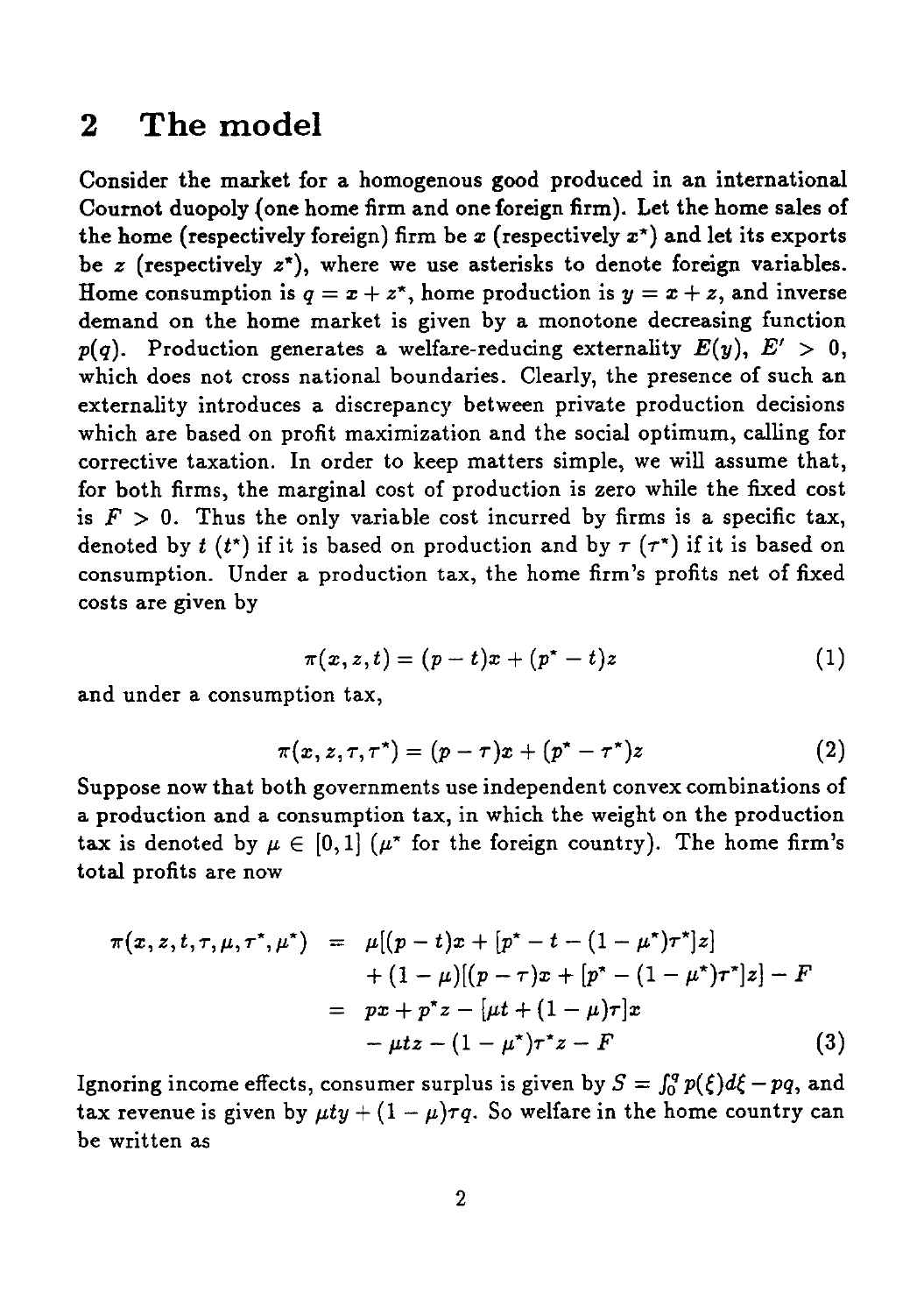$$
W(.) = \int_{0}^{x+z^{2}} p(\xi)d\xi - p(x+z^{*}) + px + p^{*}z + (1-\mu)\tau z^{*}
$$
  
\n
$$
-(1-\mu^{*})\tau^{*}z - F - E(x+z)
$$
(4)  
\nhome country's welfare maximization problem, given the policy of  
\nign country, can be written as  
\n
$$
\max_{x,z,t,\tau,\mu} \int_{0}^{x+z^{*}} p(\xi)d\xi - p(x+z^{*}) + px + p^{*}z + (1-\mu)\tau z^{*}
$$
  
\n
$$
-(1-\mu^{*})\tau^{*}z - F - E(x+z)
$$
(5)  
\n
$$
p + xp' - \mu t - (1-\mu)\tau = 0
$$
(6)  
\n
$$
p^{*} + zp^{*} - \mu t - (1-\mu^{*})\tau^{*} = 0
$$
(7)  
\n
$$
p^{*} + x^{*}p^{*} - \mu^{*}t^{*} - (1-\mu^{*})\tau^{*} = 0
$$
(8)

and the home country's welfare maximization problem, given the policy of the foreign country, can be written as

$$
W(.) = \int_{0}^{R} p(\xi)d\xi - p(x + z^{2}) + px + p^{2} + (1 - \mu)\tau z
$$
  
\n
$$
-(1 - \mu^{*})\tau^{*}z - F - E(x + z)
$$
(4)  
\n
$$
P(\xi)d\xi = \max_{\tau, z, t, \tau, \mu} p(\xi)d\xi - p(x + z^{*}) + px + p^{*}z + (1 - \mu)\tau z^{*}
$$
  
\n
$$
= (1 - \mu^{*})\tau^{*}z - F - E(x + z)
$$
(5)  
\n
$$
p + xp' - \mu t - (1 - \mu)\tau = 0
$$
(6)  
\n
$$
p^{*} + zp'^{*} - \mu t - (1 - \mu^{*})\tau^{*} = 0
$$
(7)  
\n
$$
p^{*} + z^{*}p'^{*} - \mu^{*}t^{*} - (1 - \mu^{*})\tau^{*} = 0
$$
(8)  
\n
$$
p + z^{*}p' - \mu^{*}t^{*} - (1 - \mu)\tau = 0
$$
(9)

**<sup>s</sup>** .t.

$$
p + xp' - \mu t - (1 - \mu)\tau = 0 \tag{6}
$$

$$
p^* + z p'^* - \mu t - (1 - \mu^*) \tau^* = 0 \tag{7}
$$

$$
p^* + x^* p'^* - \mu^* t^* - (1 - \mu^*) \tau^* = 0 \qquad (8)
$$

$$
p + z^* p' - \mu^* t^* - (1 - \mu)\tau = 0 \tag{9}
$$

### **3 Results**

Consider now a game where governments decide on the mix and levels of a production and a consumption tax, and firms set home and export sales in order to maximize profits given the mix and level of taxes at home and abroad. Setting up the game in this way allows us to enrich the governments' instrument sets compared to recent studies on fiscal competition among jurisdictions [see Mintz and Tulkens (1986) or Wildasin (1988)]. Note that a pair  $(\mu, \mu^*)$  can be viewed equivalently as a combination of instrument mixes or as a combination of mixed strategies in a discrete instrument-choice game. What is important is that the level of each instrument be set optimally in the appropriate subgame. The formula for the optimal production **tax in** a model identical to this one can be found in Hung (1994). We will refer to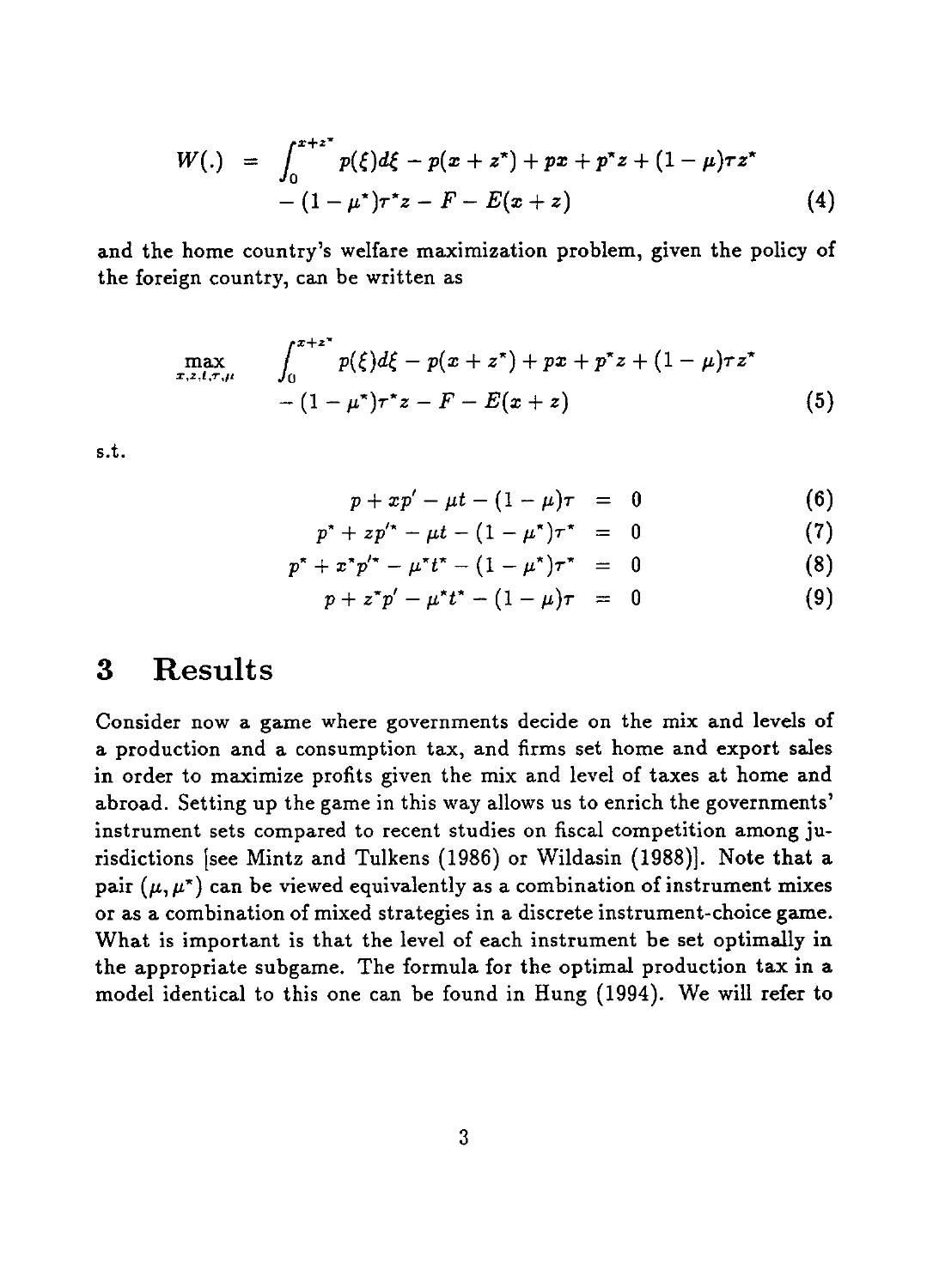this game as the "tax game", and we can now state the paper's first result:

#### PROPOSITION 1

*Any convex combination of optimal production and consumption taxes is a Nash equilibrium of the* tax *game.*

#### PROOF

Let  $\tilde{W}$  denote the social welfare function evaluated at the point where all quantity decisions  $(x \text{ and } z)$  and all taxes  $(t \text{ and } \tau)$  have been set optimally. Denote respectively by  $\lambda, \theta, \lambda^*$  and  $\theta^*$  the Lagrange multipliers affected to the constraints (6)-(9) in the welfare-maximization problem. By the envelope theorem,

$$
\frac{\partial \tilde{W}}{\partial \mu} = -\tau z^* + \tilde{\lambda}(\tau - t) - \tilde{\theta}t + \tilde{\theta}^* \tau
$$
  
\n
$$
= (\tilde{\lambda} + \tilde{\theta}^* + z^*)\tau - (\tilde{\lambda} + \tilde{\theta})t
$$
(10)  
\net that the Lagrange multipliers are evaluated at the opti-  
\n
$$
t \text{ and } \tau \text{ are set optimally, applying again the envelope}
$$
  
\n
$$
\frac{\partial \tilde{W}}{\partial t} = -(\tilde{\lambda} + \tilde{\theta})\mu = 0
$$
(11)  
\n
$$
\frac{\partial \tilde{W}}{\partial t} = (1 - \mu)(z^* - \tilde{\lambda} - \tilde{\theta}^*) = 0
$$
(12)

where tildes indicate that the Lagrange multipliers are evaluated at the optimum of W. Now since  $t$  and  $\tau$  are set optimally, applying again the envelope theorem gives

$$
\frac{\partial W}{\partial t} = -(\tilde{\lambda} + \tilde{\theta})\mu = 0 \tag{11}
$$

and

$$
\frac{\partial \tilde{W}}{\partial \tau} = (1 - \mu)(z^* - \tilde{\lambda} - \tilde{\theta}^*) = 0 \tag{12}
$$

Substituting (11) and (12) into (10) gives  $\frac{\partial \tilde{W}}{\partial \mu} = 0 \ \forall \ (\mu, \mu^*)$ . Therefore the home country's best response correspondence is  $R(\mu^*) = [0,1] \forall \mu^*$ . By symmetry,  $\partial \tilde{W}^{\star}/\partial \mu^{\star} = 0$   $\forall$  ( $\mu, \mu^{\star}$ ). Any point on the unit square is thus a fixed point of the game's best-response correspondence.

**ロ**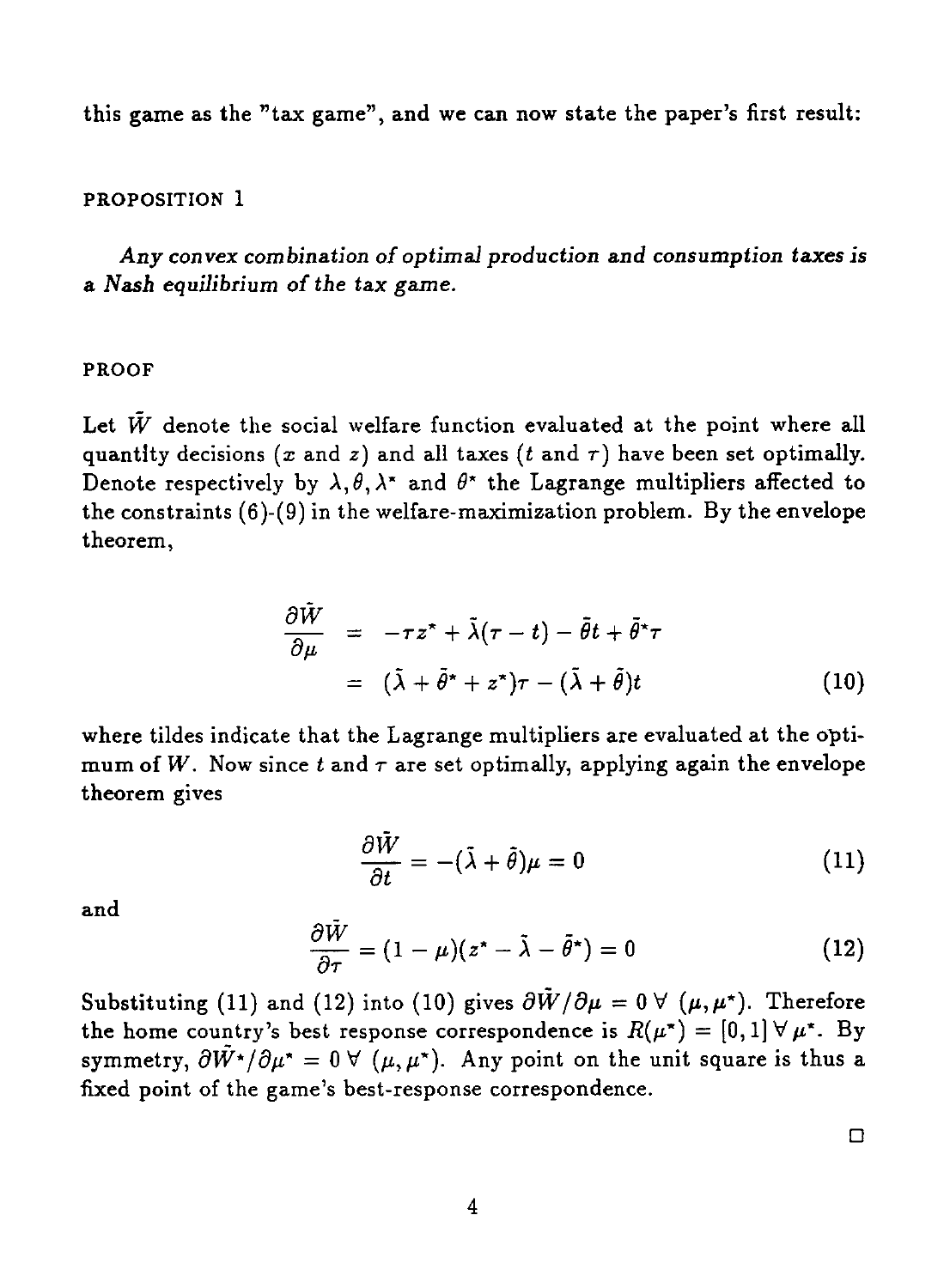The next question is whether a Pareto ranking can be established over the unit square or a subset of it. This can be done only for a narrow class of games (symmetric ones) where a pair of production taxes dominates, as we show in the following corollary.

#### COROLLARY

In a symmetric game, the equilibrium combination  $(\mu, \mu^*) = (1, 1)$  domi*nates all others in the sense of Pareto.*

#### PROOF

Applying again the envelope theorem,

\n
$$
\text{game, the equilibrium combination } (\mu, \mu^*) = (1, 1) \text{ domi}
$$
\n

\n\n $\text{the sense of Pareto.}$ \n

\n\n $\text{the envelope theorem,}$ \n

\n\n $\frac{\partial \tilde{W}}{\partial \mu^*} = -(z + \tilde{\lambda}^* + \tilde{\theta})\tau^* - (\tilde{\lambda}^* + \tilde{\theta}^*)t^*$ \n

\n\n $\text{the values taken by the Lagrange multipliers affected}$ \n

\n\n $\text{a) the following equation is the following equation.}$ \n

Let  $\hat{\lambda}$ ,  $\hat{\theta}$ ,  $\hat{\lambda}^*$ ,  $\hat{\theta}^*$  be the values taken by the Lagrange multipliers affected to constraints (6)-(9) in the foreign welfare maximization problem at the optimum of  $W^*$ . Consider a symmetric tax game in which the two functions  $W(.)$  and  $W^*(.)$  are identical. Then by symmetry nvelope theorem,<br>  $= -(z + \bar{\lambda}^* + \bar{\theta})\tau^* - (\bar{\lambda}^* + \bar{\theta}^*)t^*$  (13)<br>
values taken by the Lagrange multipliers affected<br>
the foreign welfare maximization problem at the<br>
er a symmetric tax game in which the two functions<br>
ti The foreign wentate maximization problem at the<br>  $\alpha$  is a symmetric tax game in which the two functions<br>
ical. Then by symmetry<br>  $\mu^*(\hat{\lambda}^* + \hat{\theta}^*) = 0$  (14)<br>  $1 - \mu^*)(z - \hat{\lambda}^* - \hat{\theta}) = 0$  (15)<br>  $\alpha$ : solution to this game

$$
\mu^{\star}(\hat{\lambda}^{\star}+\hat{\theta}^{\star}) = 0 \qquad (14)
$$

$$
(1 - \mu^*) (z - \hat{\lambda}^* - \hat{\theta}) = 0 \qquad (15)
$$

Consider now a symmetric *solution* to this game, in which  $t = t^*$ ,  $\tau = \tau^*$  and  $\mu = \mu^*$ . Then  $\tilde{\lambda} = \hat{\lambda}$ ,  $\tilde{\theta} = \hat{\theta}$ ,  $\tilde{\lambda}^* = \hat{\lambda}^*$  and  $\tilde{\theta}^* = \hat{\theta}^*$ . Then

$$
\mu^{\star} > 0 \Leftrightarrow \tilde{\lambda}^{\star} + \tilde{\theta}^{\star} = 0 \qquad (16)
$$

$$
\mu^*<1 \Leftrightarrow \lambda^*+\theta = z \qquad (17)
$$

Now, note that when  $\mu^* = 0$ ,  $t^*$  is indeterminate and when  $\mu^* = 1$ ,  $\tau^*$  is indeterminate; so we adopt the convention that  $t^* = 0$  when  $\mu^* = 0$  and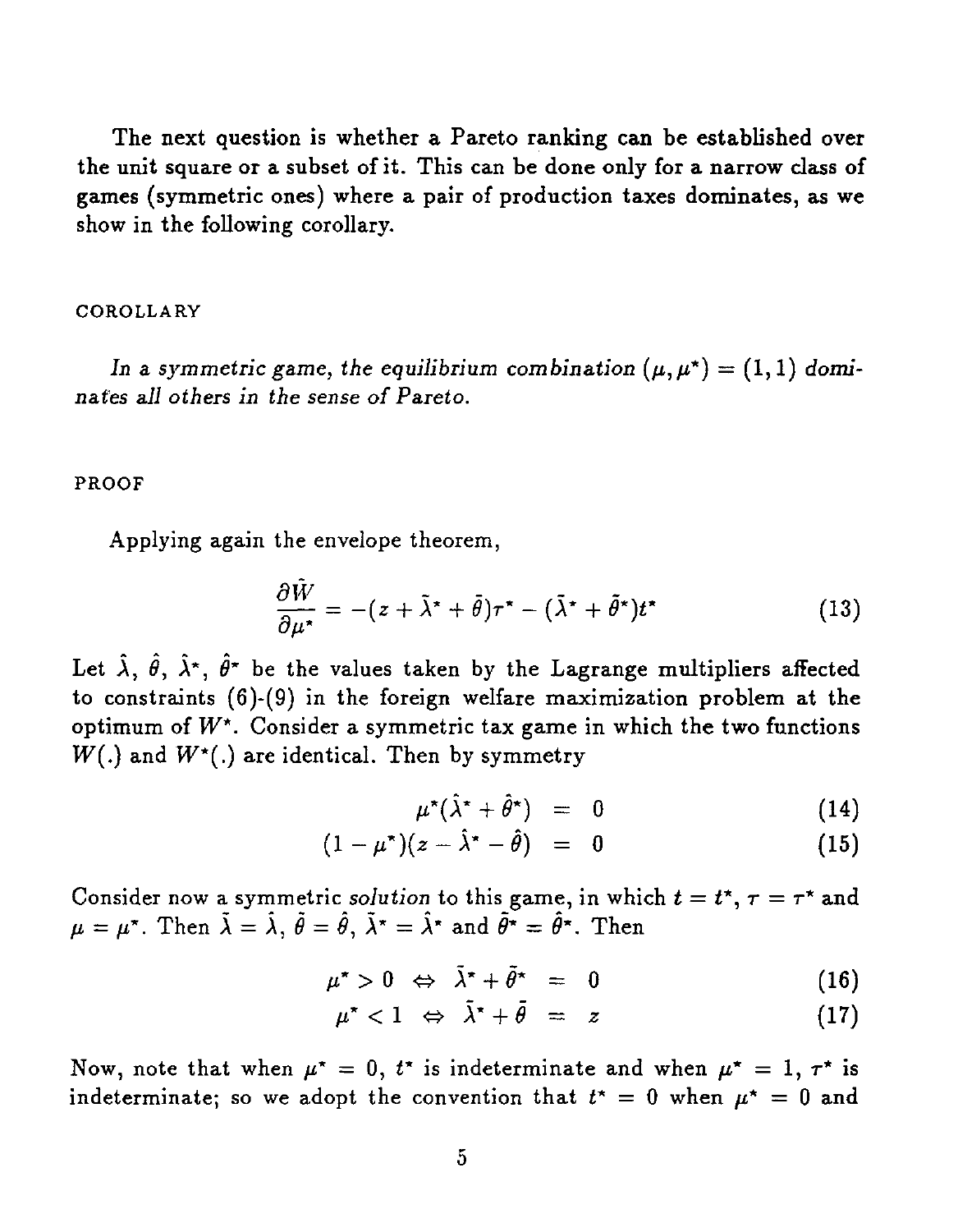$\tau^* = 0$  when  $\mu^* = 1$ . Using this convention and substituting (16) and (17) into (13) gives

$$
\left. \frac{\partial \tilde{W}}{\partial \mu^*} \right|_{\mu = \mu^*} = \begin{cases} 2z\tau^* & \text{for } \mu^* < 1 \\ 0 & \text{for } \mu^* = 1 \end{cases}
$$
 (18)

 $\tau^* = 0$  when  $\mu^* = 1$ . Using this convention and substituting (16) and (17)<br>into (13) gives<br> $\frac{\partial \tilde{W}}{\partial \mu^*}\Big|_{\mu=\mu^*} = \begin{cases} 2z\tau^* & \text{for } \mu^* < 1 \\ 0 & \text{for } \mu^* = 1 \end{cases}$  (18)<br>Now, note that by proposition  $1 \partial \tilde{W}/\partial \mu$  $(\mu, \mu^*)$  on  $[0,1]^2$  the function  $\tilde{W}(\mu, \mu^*)$ , being constant in  $\mu$ , can be written as  $\tilde{W}(\mu^{\star}).$ 

Furthermore,  $\tilde{W}(\mu^*)$  is a monotone increasing function at any point  $(\mu, \mu^*)$ such that  $\mu = \mu^*$  except at (1,1). Together these facts imply that  $\tilde{W}$  is maximized at  $(1,1)$ . By the symmetry of the game, the same applies to  $W^*$ . Therefore  $W + W^*$  is maximized at  $(1, 1)$ .

 $\Box$ 

It should be remembered however that while the equilibrium  $(1,1)$  is Pareto-optimal on the unit square, it is not the first best [see Hung (1994)].

## 4 Concluding remarks

Strategic interaction in a production-tax game is markedly different than in a consumption-tax game; for instance, tax levels are strategic substitutes in a consumption-tax game while they are strategic complements in a productiontax game. Furthermore, production and consumption taxes have opposite effects on the trade balance. But we find here that the choice among these two instruments or any combination of them turns out to be irrelevant for national welfare when the taxation choice of the other country (level of each tax and mixture of the two) is given. As a result, any combination of tax mixes is a Nash equilibrium of the taxation game. In a *symmetric* taxation game, equilibria can be completely ranked by the Pareto criterion; then we find that a combination of production taxes dominates all other equilibria.